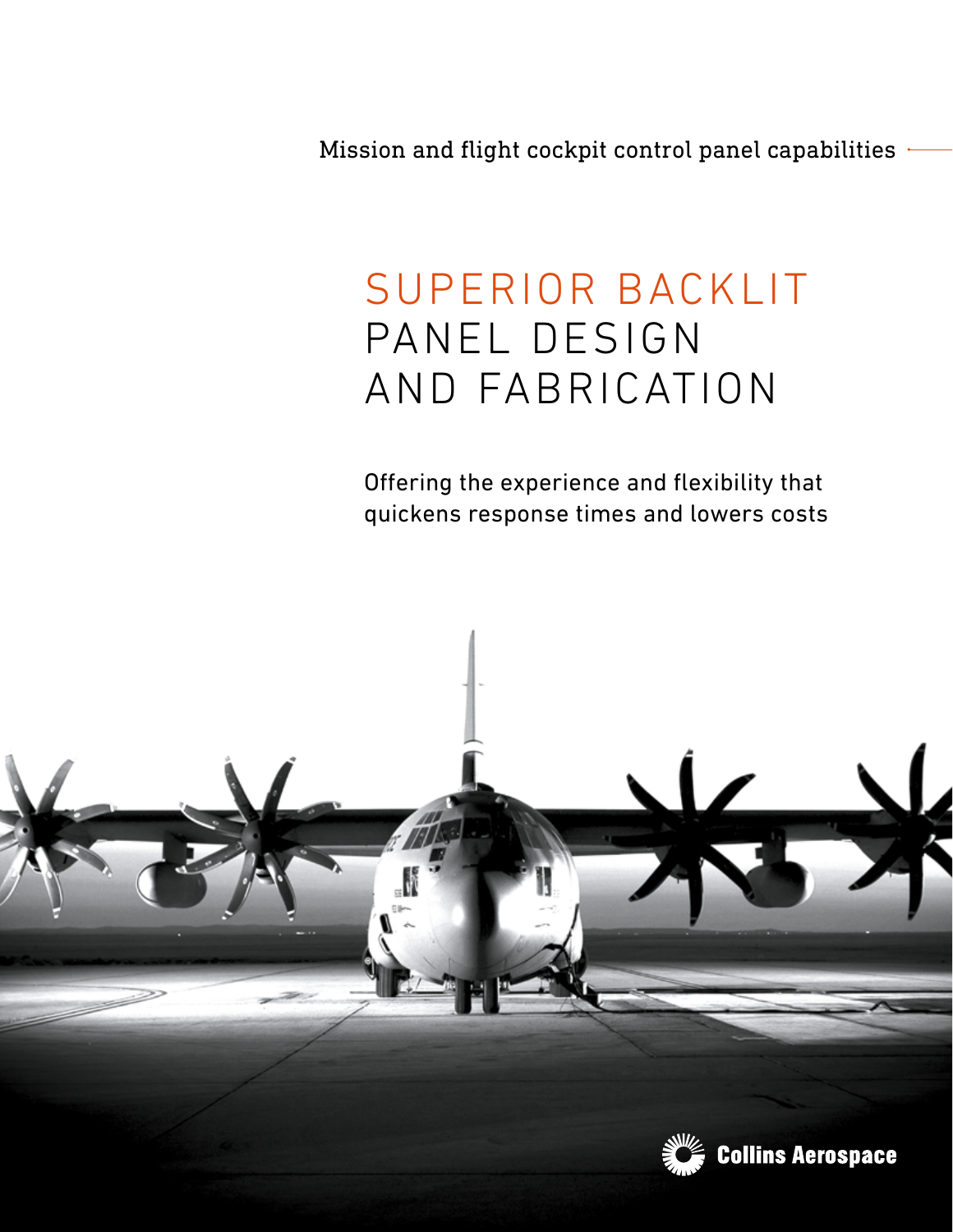# THE RIGHT EXPERIENCE ACROSS THE COCKPIT

When you need a backlit cockpit panel, you want high quality and a streamlined process for design, testing, fabrication and product qualification. Collins Aerospace has the broad expertise to meet your installation requirements.

Our team of cockpit panel designers and fabricators can leverage robust company resources while retaining the agility that's typical of a much smaller business. You'll benefit from the best of both these worlds. Experience the ease and fast response time of a single-company provider, along with the lower costs of large-company efficiencies.

## COLLINS AEROSPACE CAN BRING THE FOLLOWING RESOURCES TO YOUR PROJECT

- Panels are approved for production in accordance with military standards for illuminated panels (MIL-DTL-7788H/SAE AS7788)
- Design/certification experience on more than 30 airframe models
- NVIS backlighting in accordance with MIL-L-85762A and MIL-STD-3009 as required
- High reliability with low weight and low power consumption
- Avionics/structures/special mission expertise
- DO-160 capabilities and qualification testing as required
- Installation and A-kit design
- Mechanical and structural modifications
- Interior reconfigurations
- FAA designated engineering and airworthiness representatives (DERs and DARs)

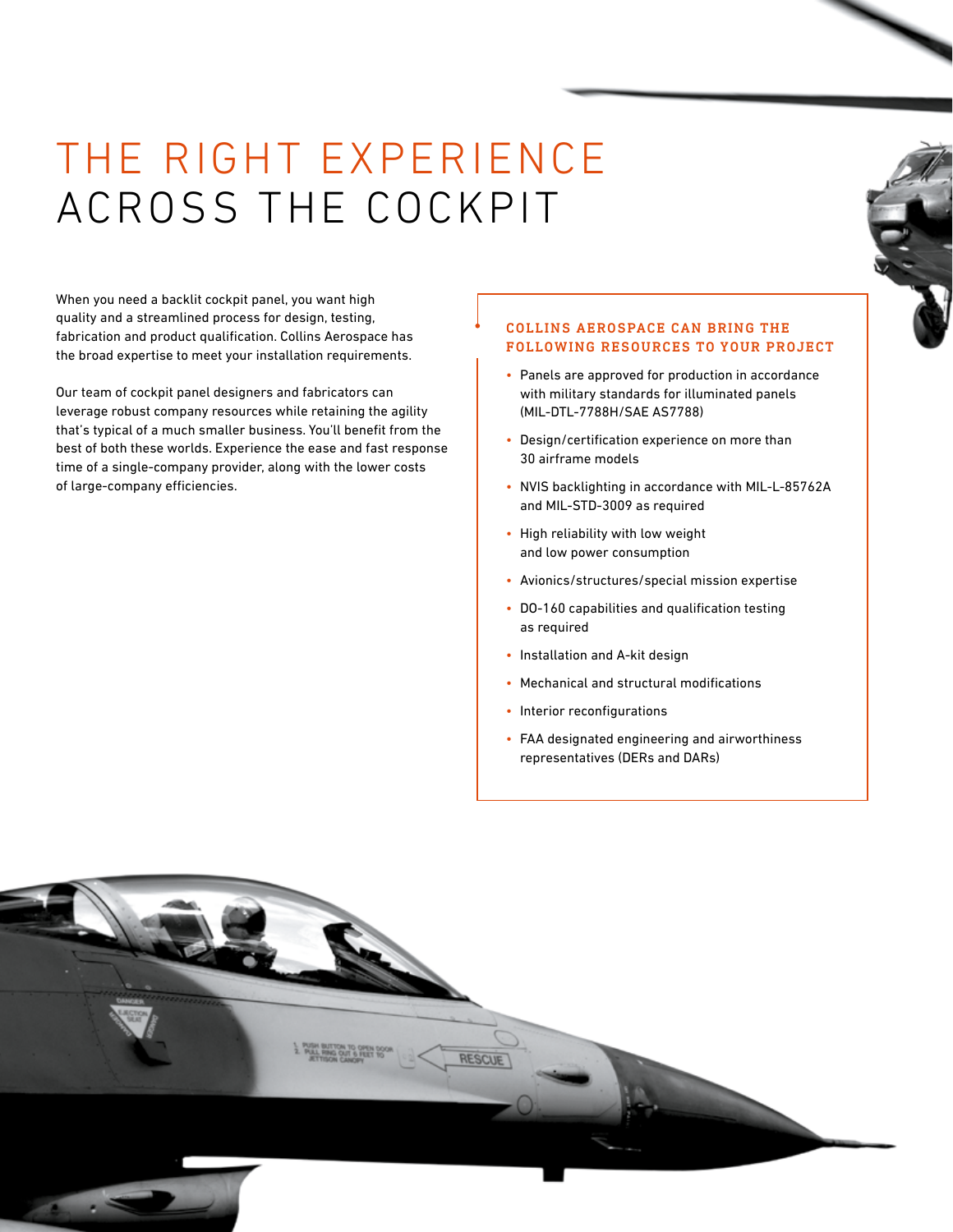

## COCKPIT PANEL TYPES

Begin with the type of cockpit panel you need. We serve military, commercial and business aviation customers.

- Controls and switches
	- Mission controls
- Flight cockpit controls
- Illuminated pushbutton
- MIL-SPEC toggle switches
- Relay boxes
- Guarded switches
- Circuit-breaker panels
- Lighting controllers
- Power control units
- Braking controls
- Seat-adjust controls
- Weapons controls
- Dimmers/potentiometers
- ITAR design and manufacturing controls





### EXAMPLE PANEL DESIGN

Within every cockpit panel project are design elements that we can tailor to your specifications. These include:

- Illuminated faceplates
- Full enclosure
- Circuit breakers
- NVIS compatible
- Dzus mounting fasteners
- Full switching 0ptions
- Integrated wiring
- Custom screening

Your panel will be designed, tested and built by our internal team. Simple, streamlined and cost-efficient. Contact us to learn more about how Collins Aerospace can support all your cockpit panel needs.